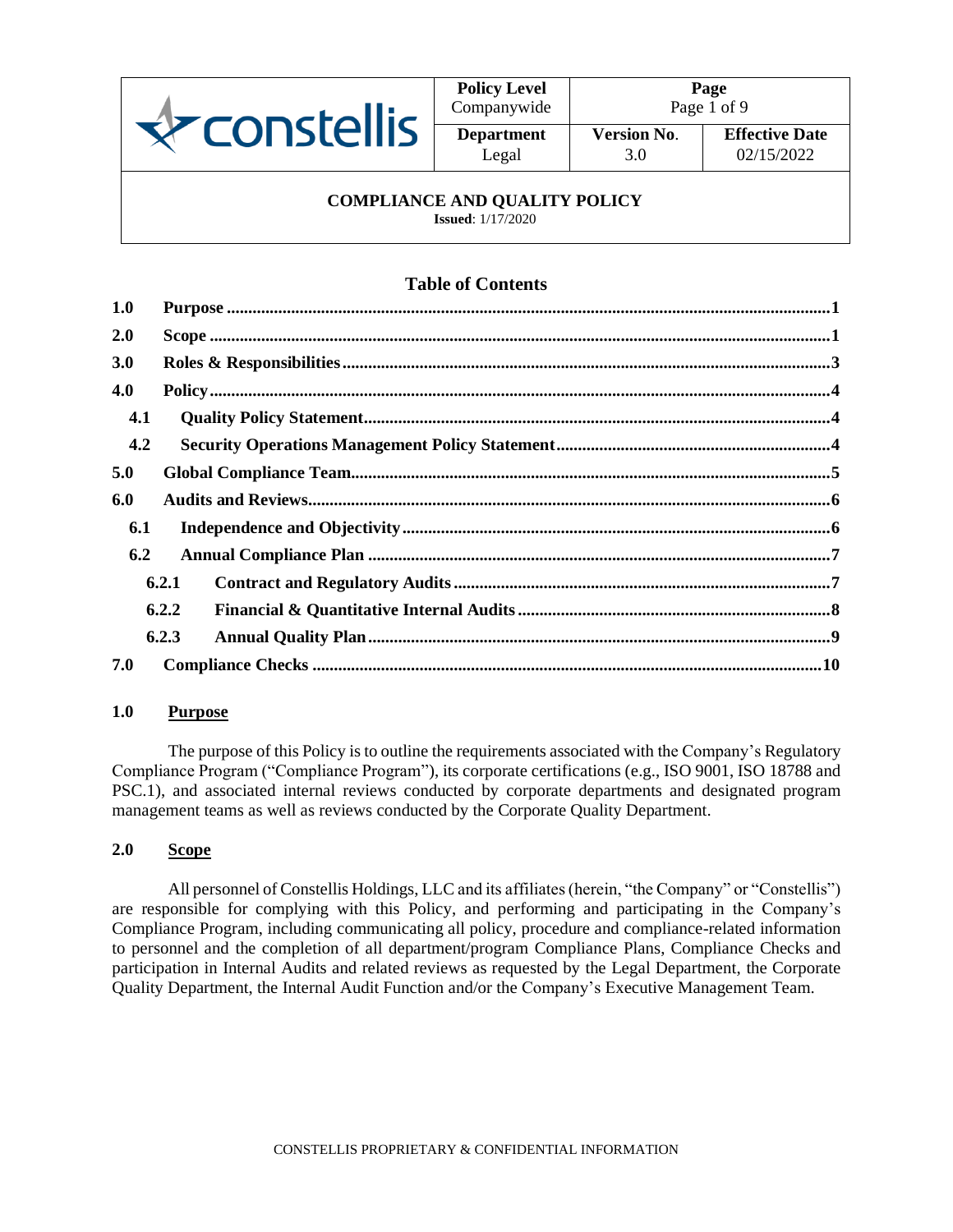| <b>COMPLIANCE AND QUALITY</b> | <b>Policy Level</b><br>Companywide | Page<br>2 of 12    |                       |
|-------------------------------|------------------------------------|--------------------|-----------------------|
| <b>POLICY</b>                 | <b>Department</b>                  | <b>Version No.</b> | <b>Effective Date</b> |
|                               | Legal                              | 3.0                | 02/15/2022            |

# <span id="page-1-0"></span>**3.0 Roles & Responsibilities**

The following table describes the key roles associated with this Policy:

| Role                           | <b>Responsibilities</b>                                                                                          |
|--------------------------------|------------------------------------------------------------------------------------------------------------------|
| Chief Legal and                | Oversee the Compliance Program, including the tasking and running<br>$\bullet$                                   |
| Compliance Officer or          | of the Global Compliance Team.                                                                                   |
| his/her designee               | Reporting results of the Compliance Program to the Regulatory and                                                |
|                                | Compliance Committee of the Board of Directors (hereinafter,                                                     |
|                                | "Compliance Committee").                                                                                         |
| Global Compliance Team         | Assist in identifying and mitigating compliance risks across the<br>$\bullet$                                    |
| <b>Members</b>                 | Company and executing the Company's Compliance Program                                                           |
| Legal & Compliance             | Develop and oversee the Annual Compliance Plan.<br>$\bullet$                                                     |
| Departments                    | Conduct all contract and regulatory auditing tasks, policy review and<br>$\bullet$                               |
|                                | development tasks, and communication and training tasks associated<br>with the Company's Annual Compliance Plan. |
|                                | Oversee, review, and approve the Compliance Plans and Compliance<br>$\bullet$                                    |
|                                | Checks from corporate departments and program management                                                         |
|                                | teams.                                                                                                           |
|                                | Report Compliance Check schedules and summary of results to the<br>$\bullet$                                     |
|                                | Global Compliance Team.                                                                                          |
|                                | Ensure appropriate escalation and management of<br>$\bullet$                                                     |
|                                | problems/issues/deficiencies based upon all Compliance Program<br>activities.                                    |
| Head of Corporate              | Define and prioritize annual compliance targets, complete<br>$\bullet$                                           |
| Department and Program         | Compliance Plan and/or identify Compliance Checks, specifying                                                    |
| Management (VP,                | schedule, scope, sample sizes, etc.                                                                              |
| Director, Program              | Ensure Compliance Plan and/or Compliance Checks are performed.<br>$\bullet$                                      |
| Manager, Contract              | Participate and ensure participation of staff in Compliance Checks                                               |
| Manager etc.)                  | and Internal Audits.                                                                                             |
|                                | Ensure problems/issues/deficiencies detected during Compliance<br>$\bullet$                                      |
|                                | Checks and Internal Audits are analyzed and appropriately                                                        |
|                                | addressed.                                                                                                       |
|                                | Provide metrics and key performance indicators in order to ensure<br>$\bullet$                                   |
|                                | compliance with the Constellis Quality Management System                                                         |
|                                | including the Company's Security Operations Management Policy.                                                   |
| <b>Corporate Quality</b>       | Oversee and lead corporate certification-related activities.<br>$\bullet$                                        |
| Department                     | Conduct QMS and SOMS Internal Audits, reporting results to the<br>$\bullet$                                      |
|                                | Legal and Compliance Departments and the Executive Management                                                    |
|                                | team, as necessary.                                                                                              |
|                                | Track findings associated with QMS and SOMS Internal Audits, to<br>$\bullet$                                     |
| <b>Internal Audit Function</b> | resolution.                                                                                                      |
|                                | Develop Financial and Quantitative Internal Audit Plan in<br>$\bullet$                                           |
|                                | coordination with the Chief Legal Officer                                                                        |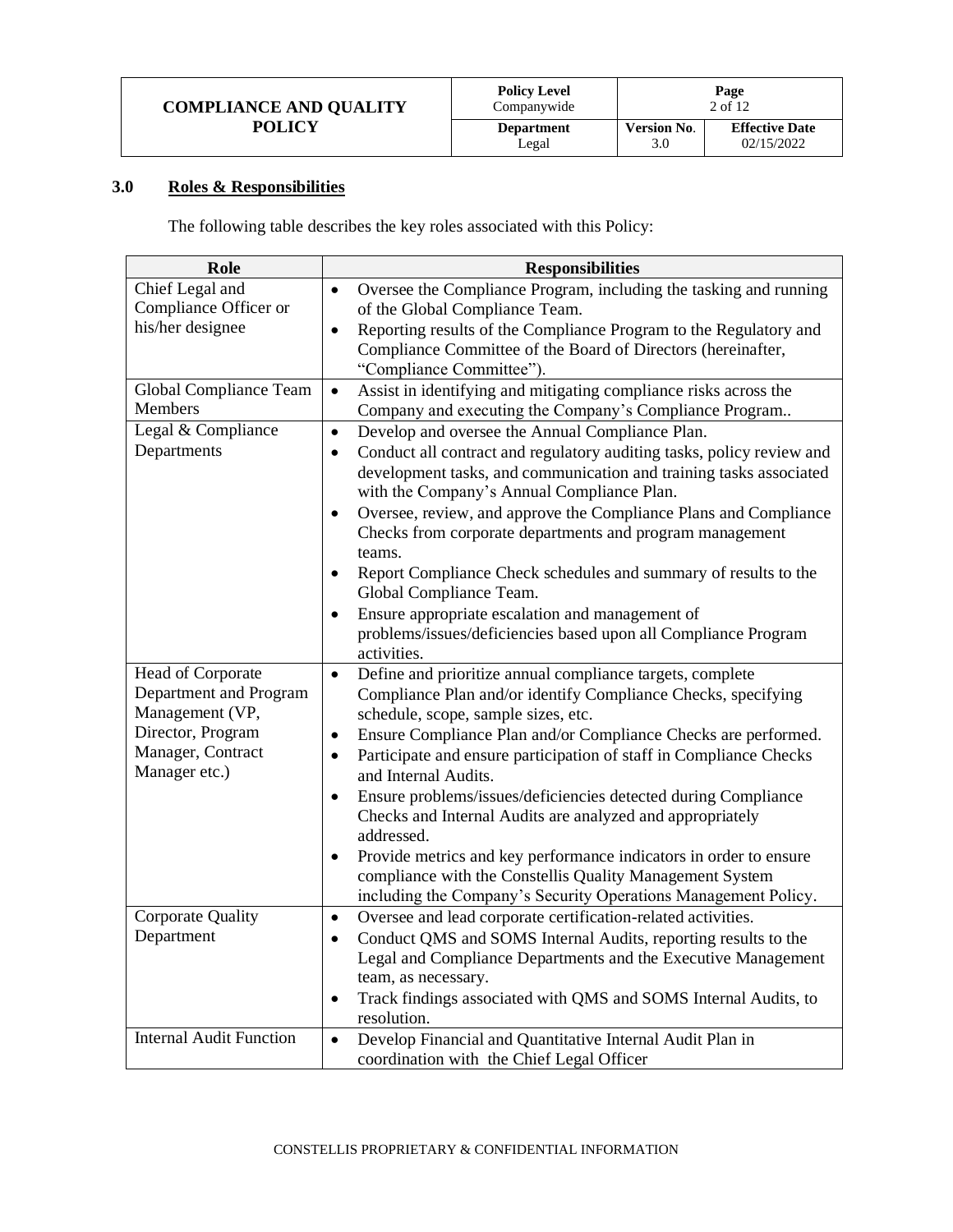| <b>COMPLIANCE AND QUALITY</b> | <b>Policy Level</b><br>Companywide | Page<br>3 of 12    |                       |
|-------------------------------|------------------------------------|--------------------|-----------------------|
| <b>POLICY</b>                 | <b>Department</b>                  | <b>Version No.</b> | <b>Effective Date</b> |
|                               | Legal                              | 3.0                | 02/15/2022            |

| Role                                | <b>Responsibilities</b>                                                                                                                                                                                                                                                                                                                                                                                                                                                                                                                                                                                                 |
|-------------------------------------|-------------------------------------------------------------------------------------------------------------------------------------------------------------------------------------------------------------------------------------------------------------------------------------------------------------------------------------------------------------------------------------------------------------------------------------------------------------------------------------------------------------------------------------------------------------------------------------------------------------------------|
|                                     | Conduct Financial and Quantitative Internal Audits, reporting results<br>to Legal and Compliance Departments and the Executive<br>Management Team, as necessary.<br>Track findings associated with Financial and Quantitative Internal<br>$\bullet$<br>Audits to resolution.                                                                                                                                                                                                                                                                                                                                            |
| <b>Executive Management</b><br>Team | Ensure staff performs necessary duties associated with Compliance<br>٠<br>and Quality Programs, including but not limited to Compliance<br>Plans, Compliance Checks and Internal Audits.                                                                                                                                                                                                                                                                                                                                                                                                                                |
| All Personnel                       | All corporate personnel and personnel working at a client site or<br>other non-corporate office location are responsible for reviewing any<br>and all information received from their chain of command regarding<br>compliance topics and participating in all Compliance related<br>activities and audits. Additionally, all personnel are responsible for<br>reporting any violations or potential violations of any of the<br>Company's policies and procedures including, but not limited to,<br>violations or incidents noted in the Company's Code of Business<br>Ethics & Conduct and Incident Reporting Policy. |

#### <span id="page-2-0"></span>**4.0 Policy**

The Company maintains a robust Compliance Program as required under applicable laws and regulations. The Compliance Program has multiple components, including the Company's contract and regulatory auditing tasks, financial and quantitative internal audits, policy review and development tasks, communication and training tasks, and a Quality Program, which includes but is not limited to the Company's corporate certifications and overall Quality Policy including the Company's Security Operations Management Policy.

All Company personnel are required to adhere to compliance policies and the Company's Code of Business Ethics and Conduct. All personnel should set an example and, if they see a violation, they need to report it. Managers and supervisors must communicate, and personnel must review, compliance information and be familiar with the Company's policies and job duties. Departmental and program personnel are required to participate in all tasks associated with the Compliance and Quality Programs, including auditing, training, communication and/or the completion of regular Compliance Checks.

#### <span id="page-2-1"></span>**4.1 Quality Policy Statement**

Constellis and its affiliates are committed to providing the highest quality of training, products and services, and to abiding by all applicable legal and standard-related requirements. We proactively take steps to avoid, prevent and reduce the likelihood of disruptive or undesirable events and their consequences. Respect for human rights, a commitment to safety, and caring for the environment are among our foremost priorities when conducting operations. We are dedicated to the continual improvement of our management systems, ensuring alignment with our corporate goals, and enhancing customer satisfaction.

#### <span id="page-2-2"></span>**4.2 Security Operations Management Policy Statement**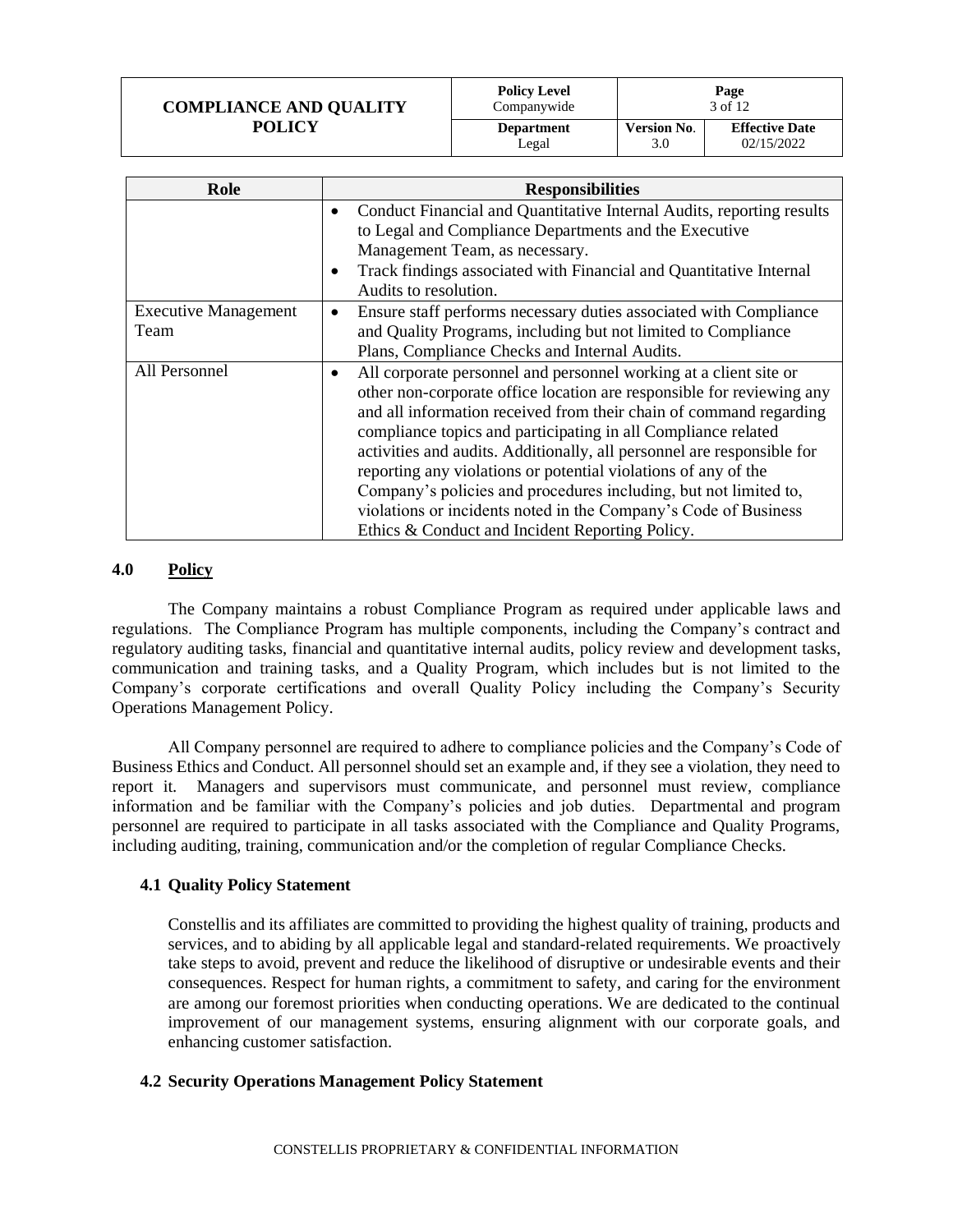| <b>COMPLIANCE AND QUALITY</b> | <b>Policy Level</b><br>Companywide | Page<br>4 of 12    |                       |
|-------------------------------|------------------------------------|--------------------|-----------------------|
| <b>POLICY</b>                 | <b>Department</b>                  | <b>Version No.</b> | <b>Effective Date</b> |
|                               | Legal                              | 3.0                | 02/15/2022            |

Constellis and its affiliates are committed to supplying services to the highest standards in line with its legal, regulatory and voluntary commitments, organizational standards, and the requirements of Constellis clients. The Company's reputation is built upon consistently delivering reliable, risk based, and cost effective services and performing as a trusted partner for its clients in all operating environments.

The Company pursues this commitment by adopting formal management systems across its business to assist in ensuring it consistently delivers to the expectations of its clients and other stakeholders. The objective of the management systems is to ensure that in all aspects of its business, the Company:

- Acts in accordance with commitments to human rights and public safety as the first priority;
- Avoids, prevents and reduces the likelihood and consequences of disruptive or undesirable events;
- Identifies client needs and assesses its ability to meet those needs safely and economically;
- Commits to comply with applicable international humanitarian law, human rights laws, and customary laws and agreements;
- Implements policy, procedure, and business controls as necessary, to ensure stakeholder needs are met;
- Provides adequate resources, training, and competent professionals to govern such controls;
- Sets objectives as part of overall business strategy;
- Reviews and reports performance against such previously conceived objectives;
- Reviews performance to ensure continual improvement; and
- Provides staff, contractors, and third parties with the ability to report in a confidential manner any issues that they deem necessary through its Ethics Hotline.

All personnel are responsible for the effective implementation of the Security Operations Management System. The management systems are designed to be compliant with and to uphold the principles of the:

- International Code of Conduct for Private Security Service Providers (2010);
- Montreux Document on Pertinent International Legal Obligations and Good Practices for States Related to Operations of Private Military and Security Companies During Armed Conflict (2008);
- United Nations Guiding Principles on Business and Human Rights (2011); and
- Voluntary Principles on Security and Human Rights (2000) ("VPSHR")

They are certified to the following standards, as applicable:

- ISO 18788 2015 Management system for private security operations Requirements with guidance for use; and
- ANSI/ASIS PSC.1-2012 Requirements for Management Systems for Quality of Private Security Company Operations

The Company's policies and processes are consistent with or exceed standards of "best practice" and the Company requires all personnel to adopt and comply with them to ensure that the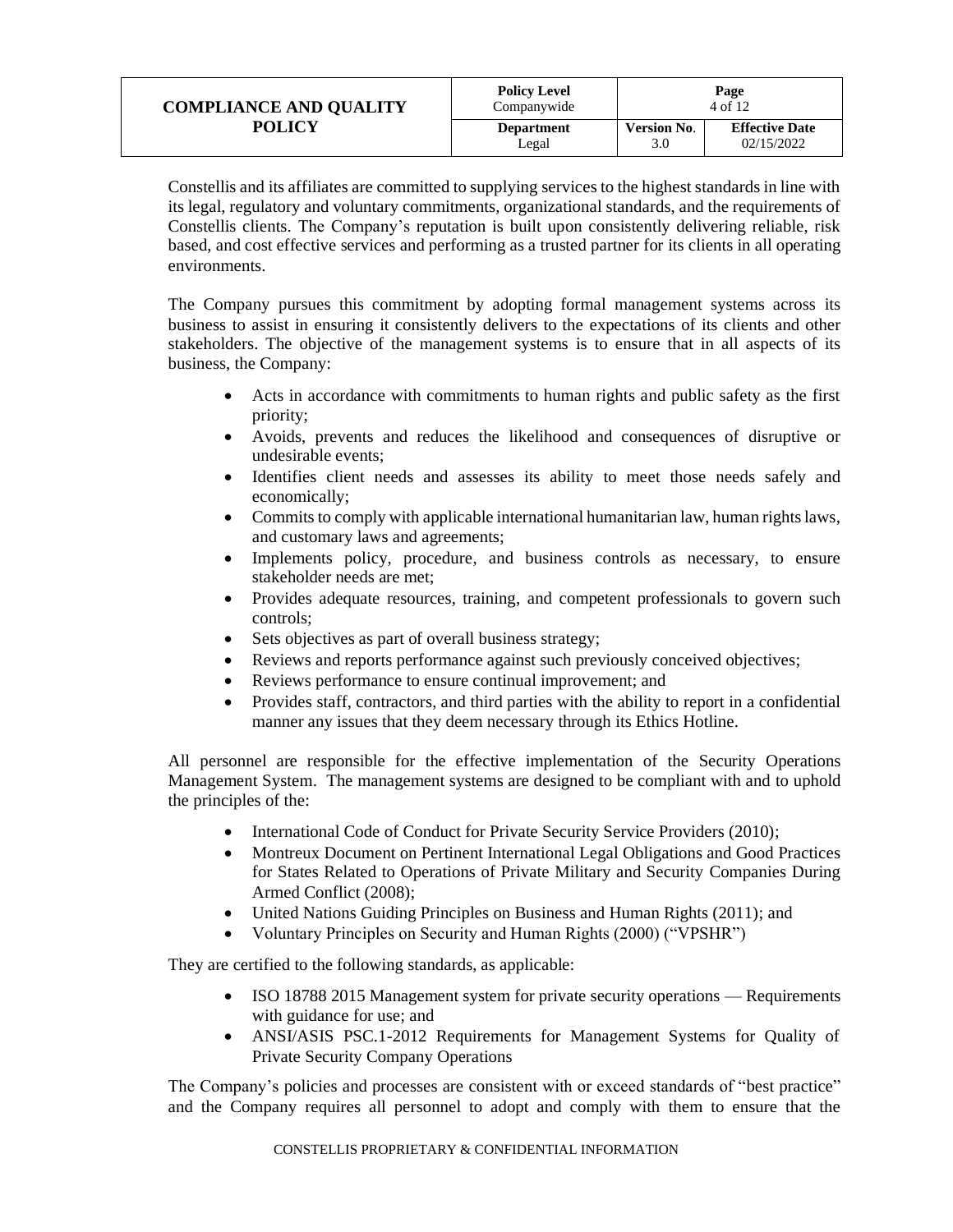| <b>COMPLIANCE AND QUALITY</b> | <b>Policy Level</b><br>Companywide | Page<br>5 of 12    |                       |
|-------------------------------|------------------------------------|--------------------|-----------------------|
| <b>POLICY</b>                 | <b>Department</b>                  | <b>Version No.</b> | <b>Effective Date</b> |
|                               | Legal                              | 3.0                | 02/15/2022            |

commitment to best practices in security operations is established as a culture throughout the organization.

#### <span id="page-4-0"></span>**5.0 Global Compliance Team**

To ensure effective implementation of the Compliance Program, the Company maintains a Global Compliance Team, which is responsible for assisting in identifying compliance risks across the Company and executing the Company's Annual Compliance Plan (*see* Section 6.1). The Global Compliance Team is a cross-functional group consisting of senior personnel from the following departments and programs: Legal, Corporate Quality, Compliance & Certifications, International Operations, North American Operations, National Security Operations, International Trade, Human Resources, Recruiting Operations & Support Services, Business Development, Security, Finance, Contracts, Global Support Operations, Risk Management, Information Technology, and Supply Chain.

The responsibilities and duties of the Global Compliance Team include, but are not limited to:

- Reviewing and refining the development of the Company's Annual Compliance Plan;
- Assessing the Company's risk environment, based upon a matrix of geography, program, and personnel;
- Assisting the Legal & Compliance team in designing and coordinating compliance reviews and monitoring activities;
- Identifying, discussing, and developing plan(s) to remediate any gaps in the system;
- Documenting, tracking, and monitoring initiatives to ensure accountability and progress toward minimizing and eliminating risk;
- Facilitating appropriate training to other segments of the Company and within individually led Departments and Programs covered by the Compliance Program(s);
- Serving as the primary point of contact for a Department and/or Program to ensure the Compliance and Quality Programs' initiatives are communicated across the organization;
- Monitoring compliance with related Compliance Plans for their area of responsibility; and
- Overseeing and tracking completion of Compliance Checks for the Departments and/or Programs they represent on the Global Compliance Team or within their individual area of responsibility.

#### <span id="page-4-1"></span>**6.0 Audits and Reviews**

A critical component of the Company's Compliance Program centers on periodic audits and reviews of the Company's operations. The Legal and Compliance Departments, in conjunction with the Corporate Quality Department and Internal Audit function (collectively, "Internal Auditors"), creates the Company's Annual Contract and Regulatory Audit Plan, the Financial and Quantitative Internal Audit Plan and an Annual Quality Plan (collectively "the Annual Compliance Plan") consisting of internal and external audits and reviews, policy review and development, and compliance-focused training. These specific efforts shall be based upon continual reviews and analysis of the internal and external risks facing the Company consistent with the Company's Risk Management Policy and Framework.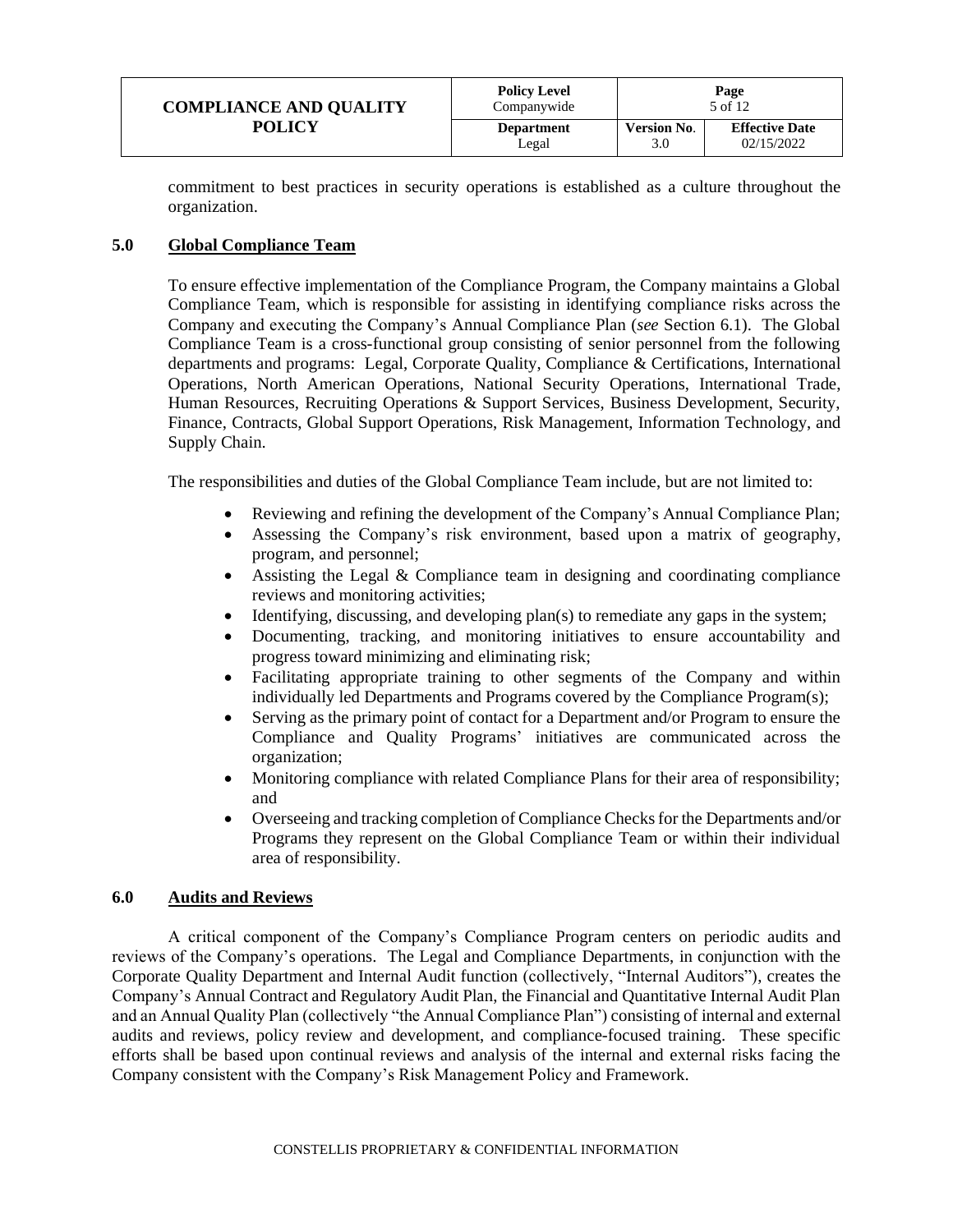| <b>COMPLIANCE AND QUALITY</b> | <b>Policy Level</b><br>Companywide | Page<br>6 of 12    |                       |
|-------------------------------|------------------------------------|--------------------|-----------------------|
| POLICY                        | <b>Department</b>                  | <b>Version No.</b> | <b>Effective Date</b> |
|                               | Legal                              | 3.0                | 02/15/2022            |

After development, the Annual Compliance Plan is reviewed by the Global Compliance Team as detailed below and subsequently presented to the Compliance Committee for review and approval. The Legal and Compliance Departments are charged with tracking and monitoring the completion of the Annual Compliance Plan and reporting results directly to the Compliance Committee.

#### <span id="page-5-0"></span>**6.1 Independence and Objectivity**

Internal Auditors will remain free from interference by any element in the organization, including matters of audit selection, scope, procedures, frequency, timing, or report content to permit maintenance of a necessary independent and objective process. Internal Auditors will have no direct operational responsibility or authority over any of the activities audited. Accordingly, they will not implement internal controls, develop procedures, install systems, prepare records, or engage in any other activity that may impair judgment. Internal Auditors will exhibit professional objectivity in gathering, evaluating, and communicating information about the activity or process being examined. Internal Auditors will make a balanced assessment of all the relevant circumstances and not be unduly influenced by their own interests or by others in forming judgments.

### <span id="page-5-1"></span>**6.2 Annual Compliance Plan**

The Legal and Compliance Departments, in conjunction with the Corporate Quality Department and Internal Audit function, develop a proposed Annual Compliance Plan and submits it to the Global Compliance Team in the fourth quarter of every year for its review and refinement. The Annual Compliance Plan consists of the following:

- Proposed contract and regulatory auditing tasks;
- Proposed QMS/SOMS auditing tasks;
- Proposed financial and quantitative internal auditing tasks;
- Proposed policy review and development tasks;
- Proposed communication and training tasks; and
- Proposed compliance training plan through the Company's electronic training platform.

The proposed contract and regulatory auditing tasks are developed based upon multiple factors, including, but not limited to: current risk analyses facing Company operations, results or findings from internal or external audits, financial exposure to the Company, the Corruption Perceptions Index (CPI) for the location of a department or program, the number of personnel associated with a department or program, internal or external reports of violations of Company policies or procedures, and the amount of time since a department's or program's most recent audit.

The proposed policy review and development tasks, the proposed communication and training tasks, and the proposed compliance training plan through the Company's electronic training platform, are developed based upon multiple factors, including, but not limited to: recent changes or additions to applicable laws or regulations, results or findings from internal or external audits, and the amount of time since most recent review or training.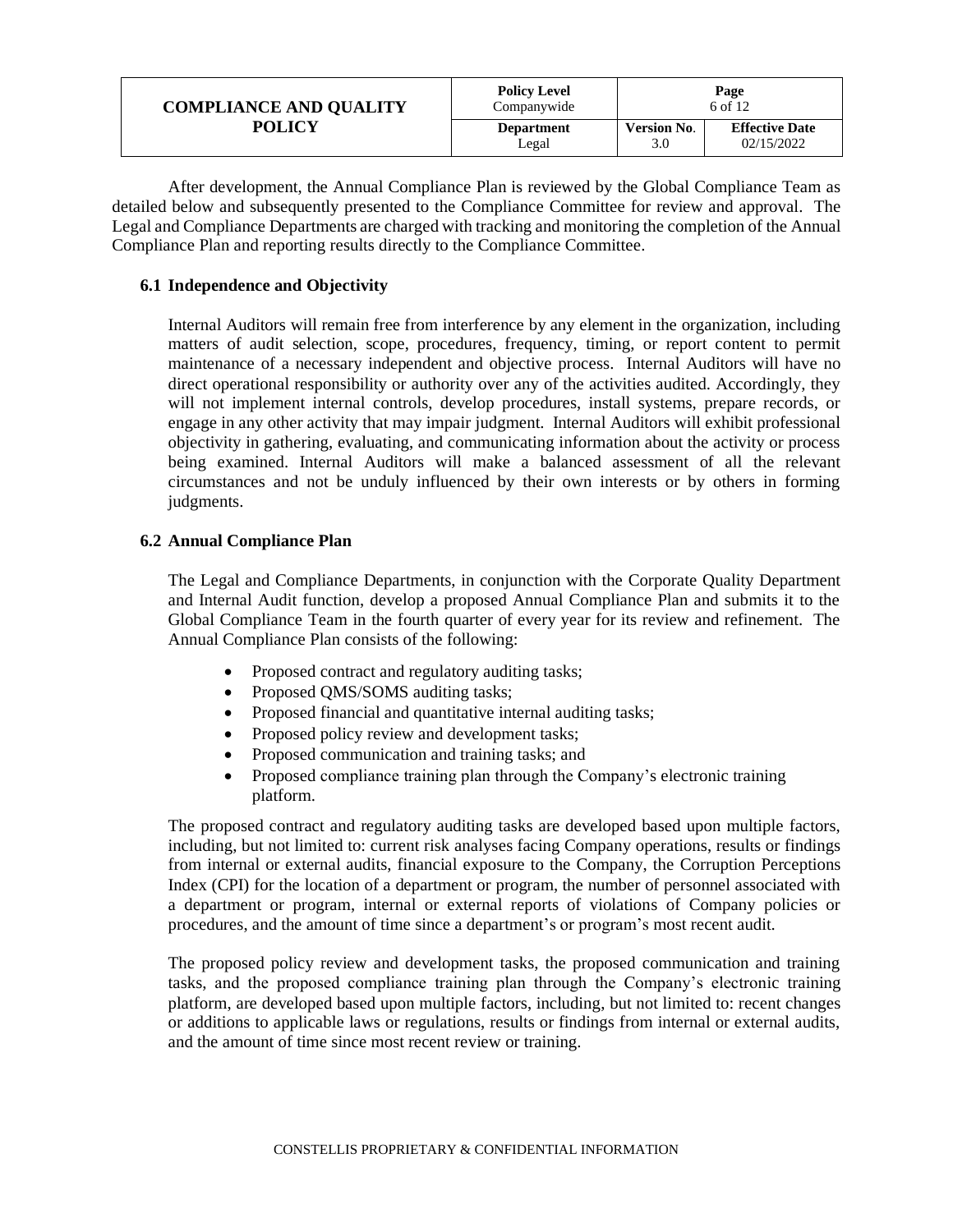| <b>COMPLIANCE AND QUALITY</b> | <b>Policy Level</b><br>Companywide | Page<br>7 of 12    |                       |
|-------------------------------|------------------------------------|--------------------|-----------------------|
| <b>POLICY</b>                 | <b>Department</b>                  | <b>Version No.</b> | <b>Effective Date</b> |
|                               | Legal                              | 3.0                | 02/15/2022            |

The Legal and Compliance Departments, in conjunction with the Corporate Quality Department, incorporate any feedback or suggestions from the Global Compliance Team unless so doing would undermine or conflict with the independence and objectivity of the Internal Auditors.

## **6.2.1 Contract and Regulatory Audits**

<span id="page-6-0"></span>As set forth in the Annual Compliance Plan, Legal and Compliance personnel conduct contract and regulatory audits of departments and programs to measure adherence to legal and/or contract requirements. Contract and regulatory audits are broken into different levels based upon the same factors utilized to develop the Annual Compliance Plan. While each contract or regulatory audit is unique based upon the specific risk factors associated with the particular program or department, the different levels generally include the follow:

- Level 1 (Desk Audit): Audits that focus on the review of relevant contract and process documents against contract and/or legal requirements. Telephonic or computer-based video interviews may be conducted with internal stakeholders when necessary to complete this type of audit.
- Level 2 (Management Audit): Audits that focus on the review of relevant contract and process documents against contract and/or legal requirements and management's knowledge of and compliance with the same. Telephonic or computer-based video interviews are conducted with senior management and a randomized sample of line personnel to verify compliance with contractual and/or legal requirements.
- Level 3 (Onsite Audit): Onsite audits that focus on not only the scope identified in both Level 1 and Level 2 audits, but additionally on the evaluation of onsite compliance with all key risk areas for the department or program. Onsite and in-person interviews are conducted with senior management and key line personnel to evaluate their understanding and compliance with contractual and/or legal requirements.

All results of the contract and regulatory auditing tasks are shared with the Compliance Committee of the Board of Directors and relevant internal stakeholders to ensure that corrective actions are taken as needed and identified opportunities for improvement are appropriately evaluated and implemented in order to better establish compliance with legal and/or contractual requirements.

All Company personnel and subcontractors are required to actively participate in contract and regulatory audits by participating in meetings and interviews, and by providing documents and records as requested. They must also address and implement corrective actions where necessary and review the viability of implementing opportunities for improvement identified through the contract and regulatory audits.

## **6.2.2 Financial & Quantitative Internal Audits**

<span id="page-6-1"></span>As set forth in the Annual Compliance Plan, the Internal Audit function of the Legal and Compliance Team, shall develop the Financial and Quantitative Internal Audit Plan ("F&Q IAP") to be scheduled for execution throughout the Company fiscal year. The F&Q IAP shall include all elements of internal financial cost and related systems and operations; from these investigative activities, measurements of adherence to legal requirements, Company-specific policies, directives and procedures, and financial community best practices will be prioritized. Additionally, all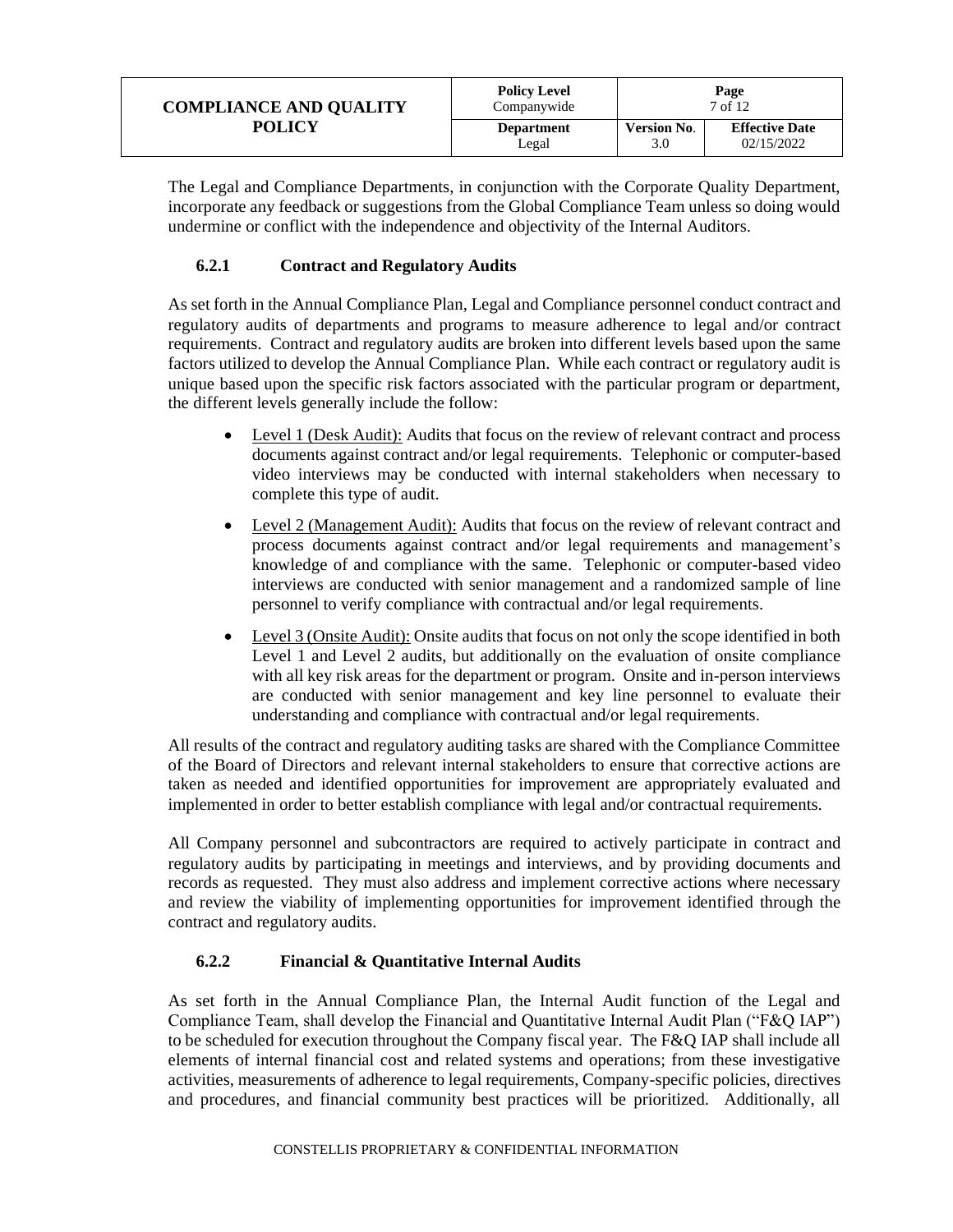| <b>COMPLIANCE AND QUALITY</b> | <b>Policy Level</b><br>Companywide | Page<br>8 of 12    |                       |
|-------------------------------|------------------------------------|--------------------|-----------------------|
| POLICY                        | <b>Department</b>                  | <b>Version No.</b> | <b>Effective Date</b> |
|                               | Legal                              | 3.0                | 02/15/2022            |

aspects of program (contract) and functional finance-related activities and outcomes shall be reviewed and assessed for improvements or alterations.

Specific to the Internal Audit Charter, and consistent with the cognizance of the Legal and Compliance organization in which it is based, the scope of the F&Q Internal Audit Plan encompasses, but is not limited to: the examination and evaluation of the adequacy and effectiveness of the organization's governance, risk management and internal regulatory and financial controls, as well as the quality of performance in carrying out assigned responsibilities to achieve the organization's stated goals and objectives. Further, this Charter and associated responsibilities include:

- Evaluating the reliability and integrity of information and the means used to identify, measure, classify and report information stored within the Company's financial and associated systems of record. This includes the skillsets and training of personnel tasked with effectuating entries of cost data in the Company's systems of record.
- Evaluating the systems established to ensure compliance with Company policies, directives, plans, procedures, laws and regulations which could have a significant (material) impact on the organization or individual contractual performance.
- Evaluating the means of safeguarding assets and, as appropriate, verifying the existence of such assets.
- Evaluating contract, system and process data for current or prospective risk items that could place Company resources and results at risk. Related to the identification, efforts for mitigation and/or remediation shall be derived from the results, and analyses of same, with periodic follow-up reviews conducted to ensure issue resolution to the satisfaction of Company leadership.

The F&Q Internal Audits will vary in scope and may be conducted by external resources based upon the area being audited and the specific risk factors associated with F&Q Internal Audit. Should external resources be engaged for performance of any element of the F&Q IAP, those groups or individuals with work as a complement to the IA function, with planning and data gathered coordinated and shared, and shall adhere to the provisions of this Policy.

## **6.2.3 Annual Quality Plan**

<span id="page-7-0"></span>The Corporate Quality Department is responsible for the maintaining the Company's Quality Management System (QMS) and its Security Operations Management System (SOMS) for the departments and programs that are within the scopes of the different corporate certifications held by the Company (e.g., ISO 9001, ISO 18788 and PSC.1). The Annual Quality Plan consists of the following:

- Proposed number of corporate certifications for the Company (e.g., ISO 9001, ISO 18788 and PSC.1);
- Proposed scope of all corporate certifications;
- Proposed schedule of internal audits related to all departments and functions within scope of all corporate certifications; and
- Proposed timeframe of external audits for all corporate certifications.

The Corporate Quality Department shall make edits to the Annual Quality Plan as needed during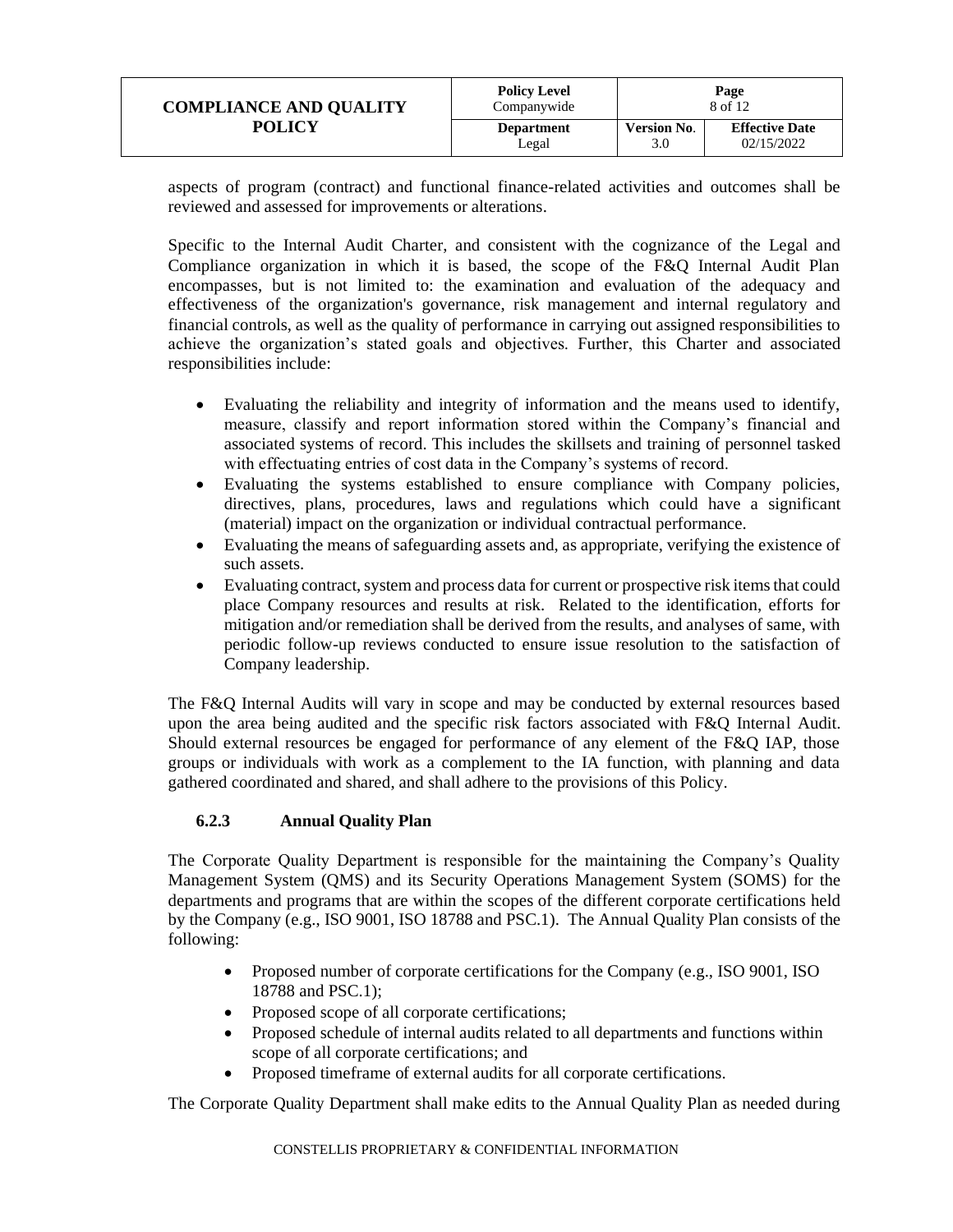| <b>COMPLIANCE AND QUALITY</b> | <b>Policy Level</b><br>Companywide | Page<br>9 of 12    |                       |
|-------------------------------|------------------------------------|--------------------|-----------------------|
| <b>POLICY</b>                 | <b>Department</b>                  | <b>Version No.</b> | <b>Effective Date</b> |
|                               | Legal                              | 3.0                | 02/15/2022            |

the calendar year to reflect business and operational needs. The proposed scope and number of corporate certifications for the Company is based upon a review of multiple factors, including, but not limited to: existence and scope of current corporate certifications, industry standards and best practices, and future business development opportunities and requirements.

#### **6.2.3.1 QMS and SOMS External Audits**

External audits are performed by an external auditor (or team of auditors) who are retained by the Company's Corporate Quality Department. The purpose of external audits is to verify that the Company's QMS and SOMS are effectively implemented against the relevant ISO or PSC.1 standards. External audits are usually conducted annually and are conducted pursuant to the schedule and scope of the Annual Quality Plan.

### **6.2.3.2 QMS and SOMS Internal Audits**

The Corporate Quality Department performs QMS audits and SOMS audits of the departments and programs within scope in order verify adherence to corporate policies and procedures, to identify opportunities for improvement, and to ensure that its ISO 9001 Quality Management System, and ISO 18788 and PSC.1 Security Operations Management Systems remain fully implemented. These audits are conducted in accordance with the Internal Audits section of the QMS Overview (a document describing how ISO 9001 and other standard-related requirements are met at Constellis), and a published schedule.

QMS audits and SOMS audits vary in terms of scope, content and depth. General categories or types for these audits are provided below:

- Level 1 (SOMS Audit): Audit including a limited number of interviewees (typically no more than two or three) and a review of conformity to PSC.1 and/or ISO 18788, as well as a review of compliance with one or more program- or project-specific SOPs.
- Level 2 (QMS Procedural Audit): Audit including no more than two or three interviewees, and a review of a limited number policies or policy-related documents (typically from one to four).
- Level 3 (QMS Functional Audit-Limited): Audit including under 10 interviewees, and a review of some or most processes associated with a functional department.
- Level 4 (QMS Functional Audit-Expanded): Audit including 10 or more interviewees, and a review of all or most processes associated with a functional department.

<span id="page-8-0"></span>All Company personnel and subcontractors must actively participate in QMS audits and SOMS audits by attending meetings and interviews, and by providing documents and records as requested. They must also address findings (nonconformities, potential nonconformities and opportunities for improvement) in a timely manner, and in accordance with the Nonconformity and Corrective Action section of the QMS Overview. Activities will include submitting documents and evidence of corrective actions by utilizing the Compliance & Quality Management PowerApp.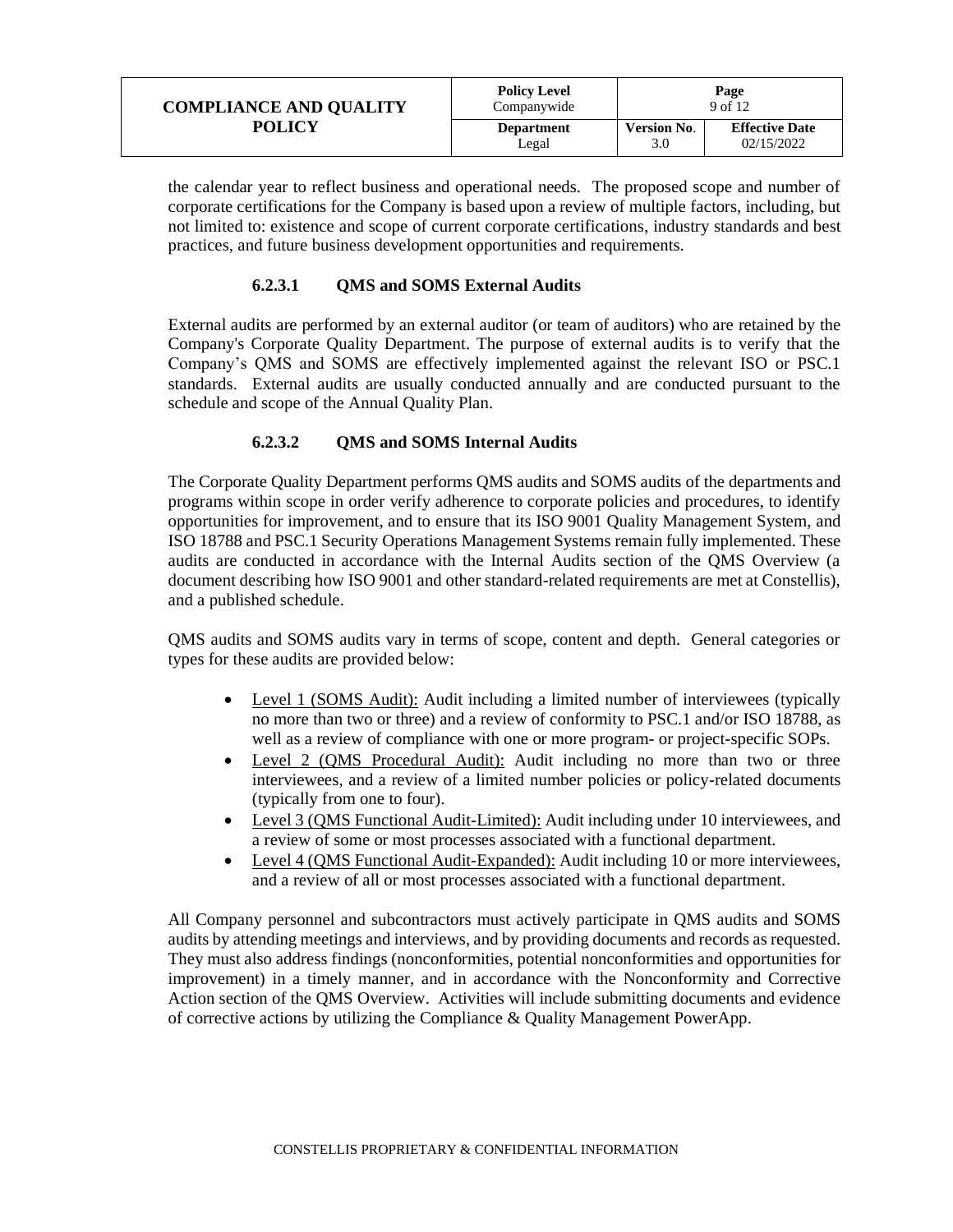| <b>COMPLIANCE AND QUALITY</b><br><b>POLICY</b> | <b>Policy Level</b><br>Companywide | Page<br>$10$ of $12$ |                       |
|------------------------------------------------|------------------------------------|----------------------|-----------------------|
|                                                | <b>Department</b>                  | <b>Version No.</b>   | <b>Effective Date</b> |
|                                                | Legal                              | 3.0                  | 02/15/2022            |

#### **7.0 Department/Project Compliance Plans, Risk Assessments, & Compliance Checks**

To leverage the expertise and knowledge of the Global Compliance Team, and to ensure that Company personnel across the organization understand the importance of compliance with all policies, procedures, contract requirements, and legal obligations, the Company requires that all programs and departments complete an annual Compliance Plan and/or a Risk Assessment in conjunction with a minimum of five Compliance Checks throughout the calendar year. Projects within scope of the Company's external PSC.1 and ISO 18788 certifications are required to complete a Risk Assessment and Compliance Checks. Additional Compliance Checks or other requirements may be added at the discretion of the Internal Auditors based upon the risks associated with particular departments or programs.

Compliance Plans and Compliance Checks ensure the overall delivery of high quality products and services to the Company's internal and external customers and further support the Company's Compliance Program by ensuring that the personnel with the best knowledge of their programs and departments are building compliance reviews into everyday operations.

If a department/project completes an annual Compliance Plan, the following areas must be documented:

- Contractual Compliance: if applicable, describe in detail the project's OA/OC process to ensure contract compliance with the PWS, SOW or other provisions governing the work on the project.
- Adherence to Governance Documents: describe in detail how the project/department ensures that personnel (a) have access to governance documents, (b) are made aware of new or updated governance documents, and (c) how personnel adhere to the requirements set forth in the governance documents.
- Risk Assessment Overview/Description: describe the process that the project/department uses to analyze risks specifically impacting the project/department. The description should include who is involved, how the risk assessment is documented and when/how it is reviewed. Notwithstanding the changes for 2022, many projects/departments are electing to continue to utilize the risk assessment process
- Risk Mitigation Description: describe in detail the process or procedures implemented to reduce and mitigate specific risks identified in the risk assessment.
- Incident Reporting & Root Cause Analysis Description: detail how incidents (like those identified in the Incident Reporting Policy and/or as required by contractual or regulatory requirements) are reported, including to whom, how and through what process. Also include a summary of how the project/department reviews incidents and identifies root causes for the incidents that do occur.
- Due Diligence Confirmation: projects/departments who retain Third Parties must verify whether they enter all Third Parties into the Company's GAN Due Diligence system. 2
- Personnel Training & Evaluation Description: project/departments must confirm and state how they train and evaluate personnel. Training topics should be listed and evaluation process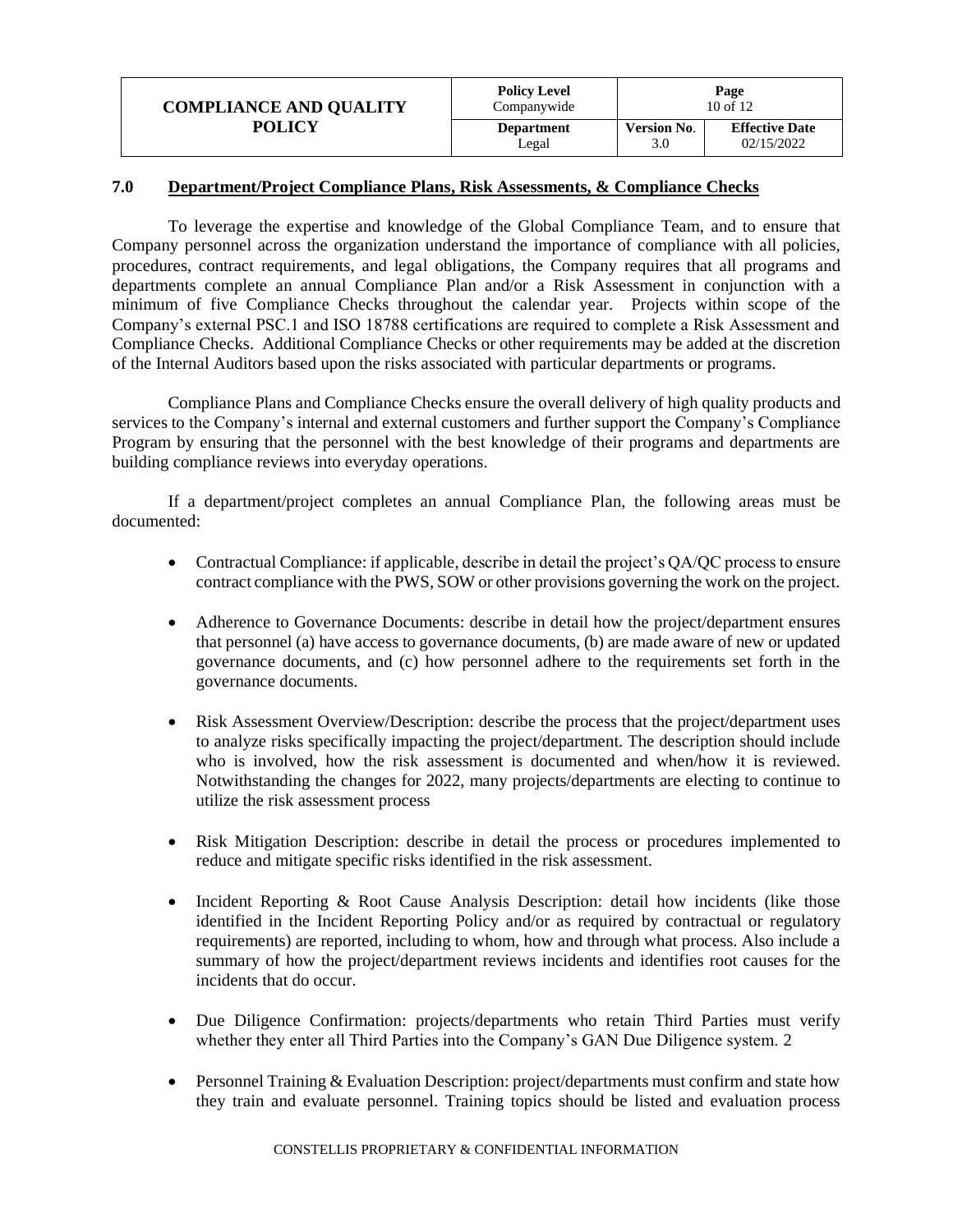| <b>COMPLIANCE AND QUALITY</b><br>POLICY | <b>Policy Level</b><br>Companywide | Page<br>11 of 12          |                                     |
|-----------------------------------------|------------------------------------|---------------------------|-------------------------------------|
|                                         | <b>Department</b><br>Legal         | <b>Version No.</b><br>3.0 | <b>Effective Date</b><br>02/15/2022 |

detailed. If Process is detailed in a separate document, that document can be uploaded along with the Plan.

• Employee/Personnel Notices Description: confirm that all employee and personnel notices (e.g., state/regulatory posters, USG posters, Company compliance posters, Ethics Hotline posters, etc.).

All Compliance Plans must be uploaded into the Compliance & Quality Management PowerApp and approved by the Compliance Department.

The following requirements govern Compliance Checks:

- All departments and programs must schedule and plan all of their Compliance Checks planned for the year no later than the end of first quarter of each calendar year.
- The topic and/or scope of Compliance Checks must be based on a department's or program's own internal procedures or work instructions and address risks identified through their department or program-level Risk Assessment contained in the Risk Management PowerApp.
- Each Compliance Check must be entered into the Compliance & Quality Management PowerApp platform for review and approval the by the Legal and Compliance Departments. Each Compliance Check must contain the following: a topic statement, a scope statement, anticipated date of completion, and identify the specific Risk identified on the Corporate Risk Register that the Compliance Check is meant to address. In addition, the department or program must identify an individual or individuals who are responsible for completing the Compliance Check.
- Once entered into the Compliance & Quality Management PowerApp, the Compliance Check will be reviewed by Legal and Compliance Departments. All Compliance Checks must be approved prior to execution.
- A Compliance Check will not be approved if it does not specifically relate to and address a Risk set forth in the Corporate Risk Register. If a Compliance Check is not initially approved, Legal and Compliance personnel will work with the applicable departments or programs to make the needed adjustments.
- Departments and programs are responsible for ensuring that all Compliance Checks are completed in accordance with the time parameters set in the initial schedules. Once completed, the responsible individual for the Compliance Check must enter the following information into the Compliance & Quality Management PowerApp: an executive summary of the Compliance Check, the conclusions and recommendations of the Compliance Check, provide a compliance rating for the Compliance Check, and attach evidence substantiating that the Compliance Check was completed as described in the executive summary. No Compliance Check will be approved until and unless all of this information is entered.
- When applicable, the Legal and Compliance Departments will report results as well as any issues associated with Compliance Checks during quarterly Global Compliance Meetings.